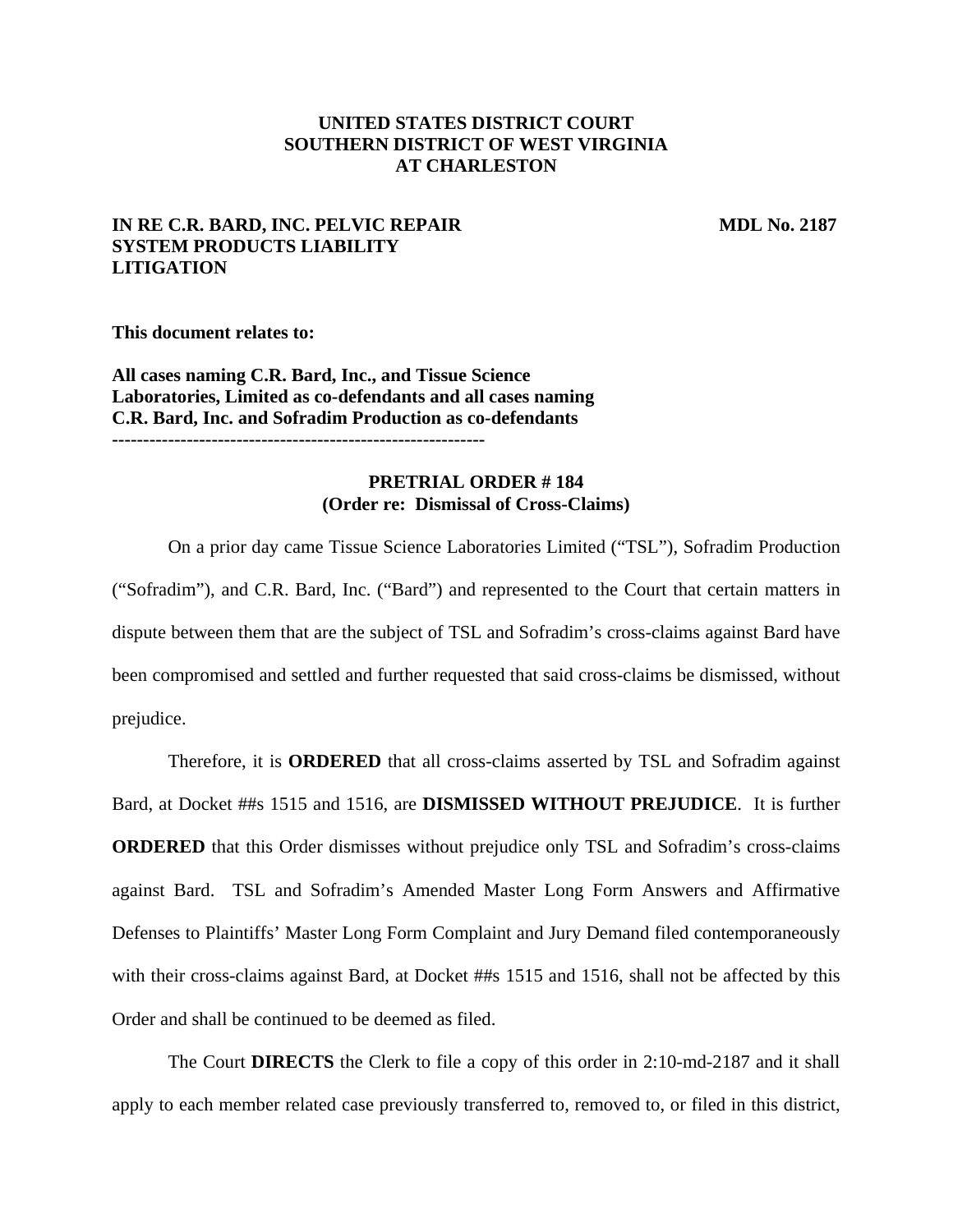which includes counsel in all member cases up to and including civil action number 2:15-cv-11714. In cases subsequently filed in this district, a copy of the most recent pretrial order will be provided by the Clerk to counsel appearing in each new action at the time of filing of the complaint. In cases subsequently removed or transferred to this Court, a copy of the most recent pretrial order will be provided by the Clerk to counsel appearing in each new action upon removal or transfer. It shall be the responsibility of the parties to review and abide by all pretrial orders previously entered by the Court. The orders may be accessed through the CM/ECF system or the court's website at www.wvsd.uscourts.gov.

ENTER: August 5, 2015

JOSEPH R. GOODWIN

UNITED STATES DISTRICT JUDGE

*Prepared by:*

Dated: July 28, 2015 \_/s/ Christopher D. Dusseault\_\_\_\_\_\_\_\_\_\_\_\_ Christopher D. Dusseault Jared M. Strumwasser Ilissa Samplin  **GIBSON, DUNN & CRUTCHER LLP**  333 South Grand Avenue Los Angeles, CA 90071 Tel: 213-229-7000 Fax: 213-229-7520

> *Attorneys for Tissue Science Laboratories Limited and Sofradim Production as to the Cross-claims*

*Approved and Agreed to by:*